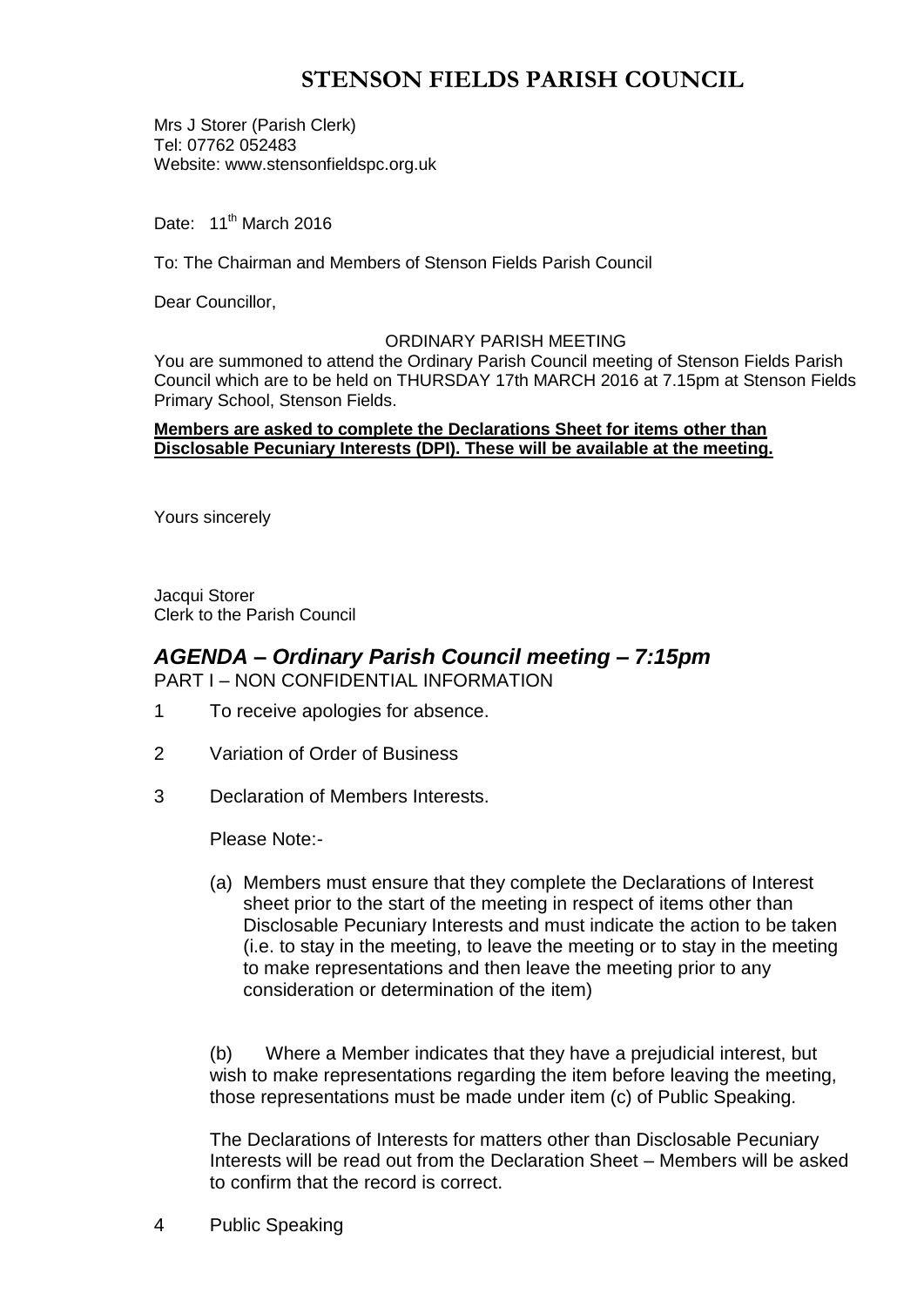(a) A period will be made available for members of the public and Members of the Council to comment on any matter.

(b) If the Police Liaison Officer, a County Council or District Council Member is in attendance they will be given the opportunity to raise any relevant matter.

(c) Members declaring an interest other than a Disclosable Pecuniary Interest who wish to make representations or give evidence under the National Association of Local Councils' (NALC) Code of Conduct shall do so at this stage.

- 5 To approve the Minutes of the Meeting held on 18<sup>th</sup> February 2016 (Copy already circulated)
- 6 To determine which items if any from Part 1 of the Agenda should be taken with the public excluded. If the Council decides to exclude the public it will be necessary to pass a resolution in the following terms: -

**"In view of the confidential nature of item …. to consider a resolution to exclude the press and public from the meeting in accordance with the Public Bodies (Admission to Meetings) Act 1960, s1, in order to discuss the item."** 

- 7 Chairman's Announcements and reports. For the Chairman of the Parish Council to present any reports and attendances at formal functions
- 8 Report of the Clerk on: (a) Items from the last meeting
- 9 Correspondence
	- 1. DALC various circulars
	- 2. Tower Mint Ltd Commemorative Medal for Queen's  $90<sup>th</sup>$  birthdav
- 10 Finance
	- (a) Accounts for Payment
	- (b) To consider any amendments to the Risk Assessment
	- (c) To appoint the internal auditor for 2015/16
- 11 To consider Planning Applications
- 12 Police Issues/Speed Limits/Road Safety
- 13 Saxon Gate at Newton Village Development, Stenson Road
- 14 Lengthsman Scheme
- 15 Environment
- 16 To receive any update on the proposed Parish Boundary Changes
- 17 Consultations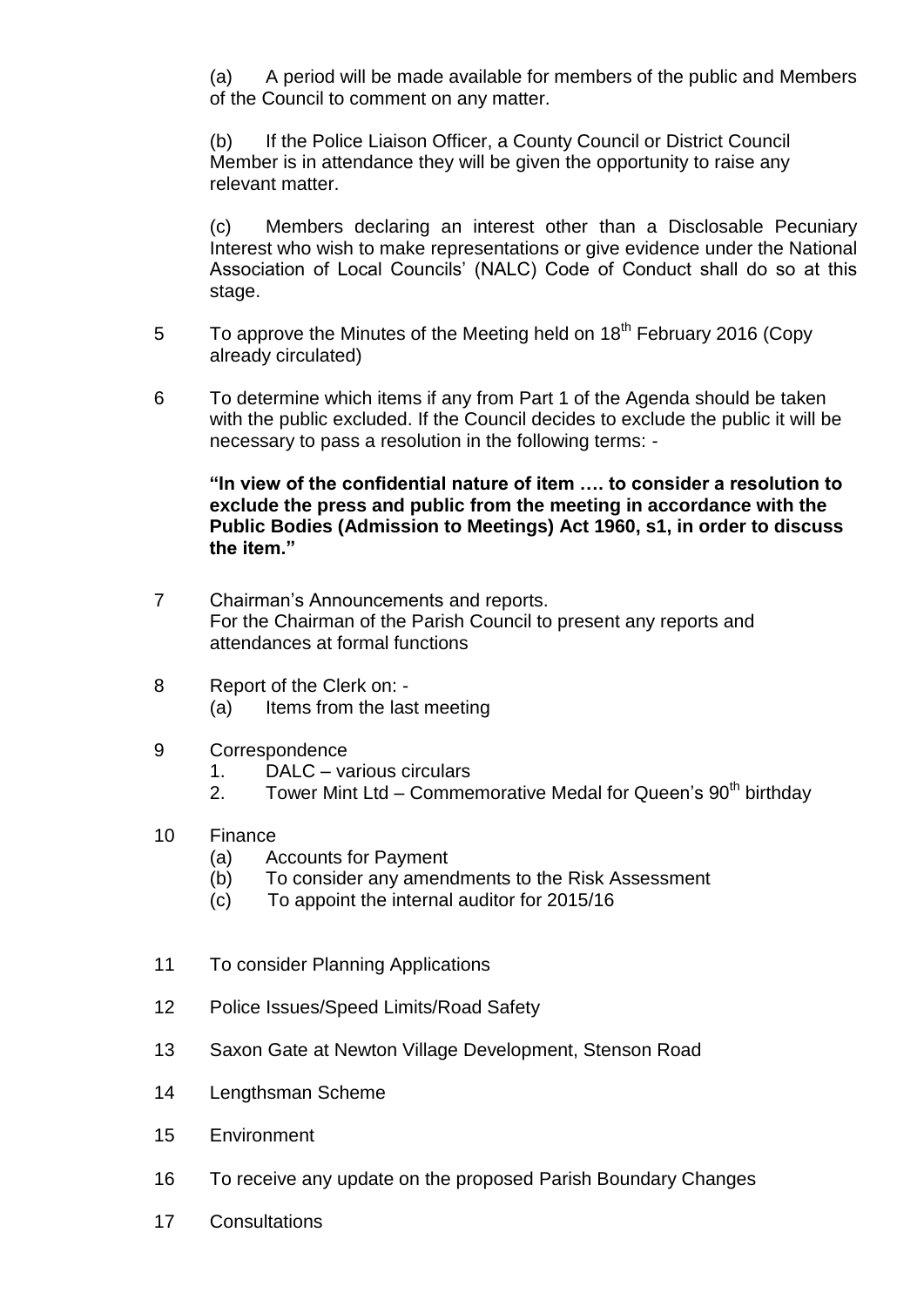- (a) DCC Highways Asset Infrastructure survey (deadline =  $30<sup>th</sup>$  March)
- (b) DCC Bus consultation, proposal to withdraw subsidised local bus services  $(deadline = 24<sup>th</sup>$  April 2016)
- (c)SDDC Charitable Collection Policy (deadline =  $18<sup>th</sup>$  March 2016)
- 18 To receive feedback and reports
- 19 Items for information only
	- (a) Reports from Meetings attended
	- (b) Notification of Forthcoming meetings

## PART II – CONFIDENTIAL INFORMATION

- 20 To move the following resolution "That in view of the confidential nature of the business about to be transacted (in respect of the personal situation of an employee which could result in legal proceedings) it is advisable in the public interest, that the press and public be temporarily excluded and they are instructed to withdraw."
- 21 Date of next Parish Council meeting  $-21$ <sup>st</sup> April 2016

# **CONFIDENTIAL SECTION**

No items have been raised.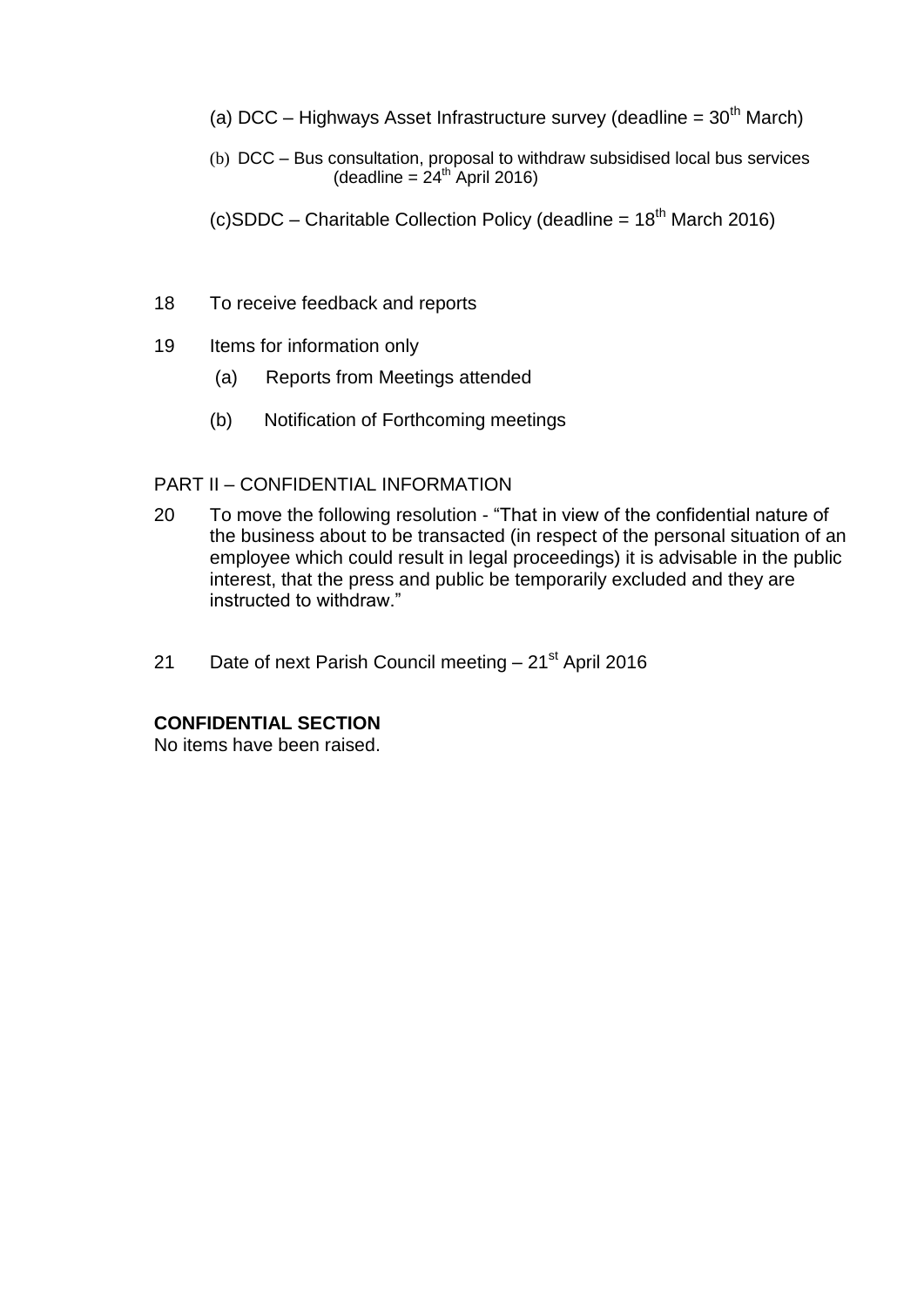### **CLERK's REPORT – March 2016**

# AGENDA No

8. Matters from last meeting

As Cllrs will have seen in the various DALC circulars, there is a grant avaialbe from the Transparency Fund to Parish Councils with a turnover of under £25,000. This grant funding is to enable small Councils to purchase its own laptop and scanner in order to meet with the new Transparency Rules and the new Audit Regime coming into effect in 2017. Currently this Parish Council uses the Clerk's personal computer and printer for its administration; thus the Clerk has made an application to the Transparency Fund so that this Parish Council can have its own IT equipment.

All matters raised at the last meeting have been raised with the various departments and authorities.

Min 458/15 a) & c) + 471/15 SDDC has confirmed that that the trees on Fox Close POS will be removed during the winter maintenance schedule and before the end of February 2016. SDDC has confirmed that the work on the trees is scheduled to take place before the end of February 2016. Zoe Sewter is liaising with the contractors about the reduction in height of hedges around the open spaces. Council are asked to advise if this work has been carried out.

#### Mins 478/15a) + 491/15 + 511/15 + 517/15

Developers have been contacted about insulation panels and plastic sheets which blew over from the Development. The developers stated that any rubbish was not theirs, but agreed to clear the hedging. The Clerk has emailed the developers on several occasions requesting that the rubbish is removed. The larger panels have been removed and the developers requested to clear the remaining rubbish.

Min 498/15 d) + 511/15 The bin at Tregony Way and Fox Close has not been replaced; the Clerk has reported this to SDDC

Min 519/15 d) The goal mouths at Fox Close POS are still badly rutted. The Clerk will continue to press SDDC for action to be undertaken but has been advised that it is not possible to undertake any action due to the weather. Consideration of various solutions are being made by SDDC.

Min 531/15 The Clerk has placed information about Speedwatch onto the website, but no expressions of interest have yet been received. In the interim, the police undertook a small speed survey on Wragley Way and it has been established that a VAS has been installed on the Derby City side on Grampian Way.

Min 538/15a) & Min 519/15 a) The door on the rubbish bin by the railway bridge is broken. The Clerk has reported this to SDDC. No action has yet been taken by SDDC to repair.

Min 519/15 b) & Min 538/15 b)The shrub beds on Grampian Way have been attended to but the debris has been left behind. The Clerk has reported this to SDDC and the rubbish is to be removed and Cllr Shepherd agreed to puruse the matter at the last meeting.

Min 538/15 c)Further to the report of the cut back trees on Wragley Way, information about the necessary permission required to carry out tree work has been placed on the website.

Min 542/15 – Any information relating to bus services which needs to be placed at the newly installed bus stop, is for the bus company to install.